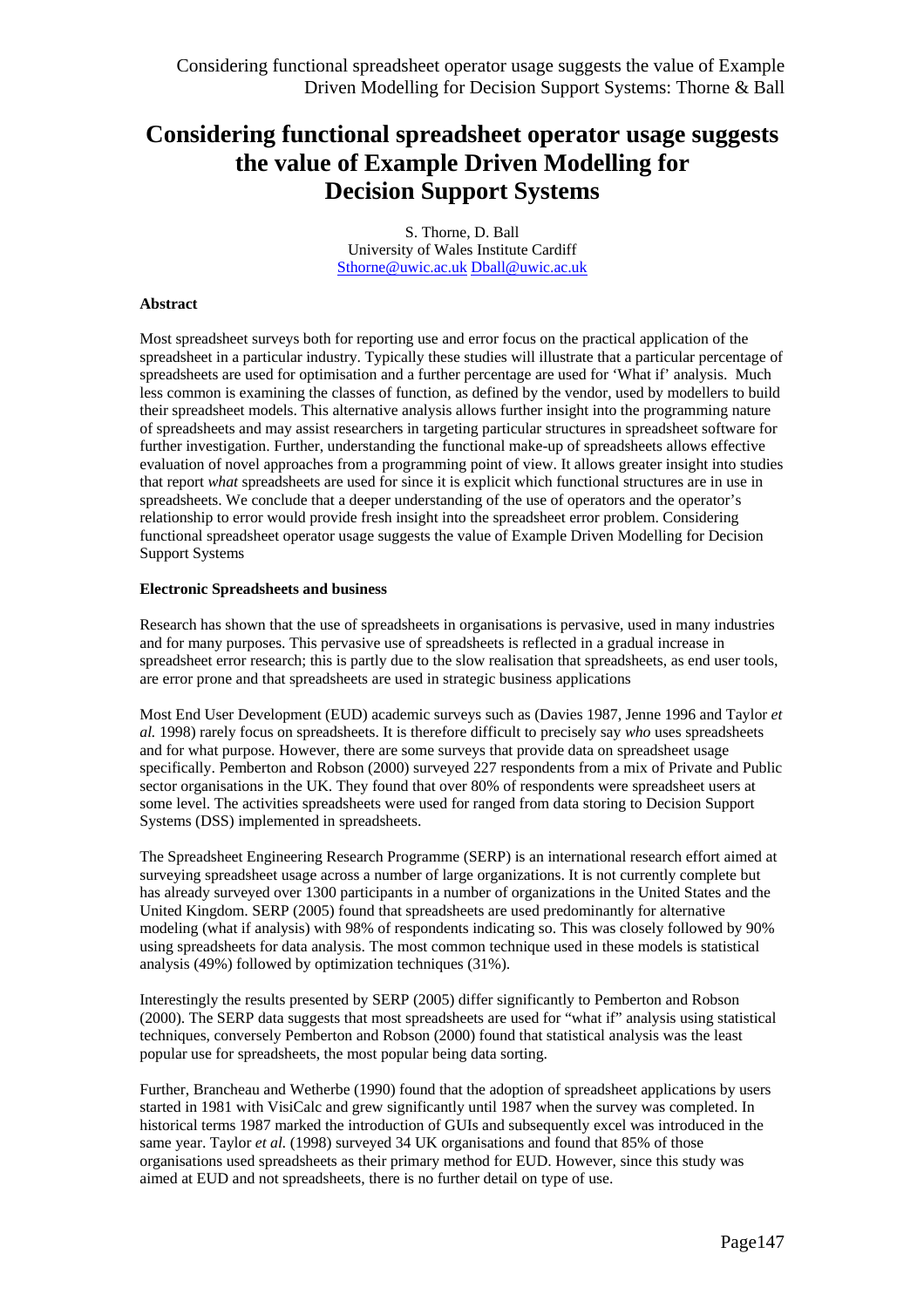In addition, there are case studies and audit experiences written by both academics and practitioners. Such investigations are usually driven by some financial loss or realisation that the practice they are partaking in carries some significant risk. Two such cases are Fernandez (2002) and Gosling (2003) who both surveyed spreadsheet usage and policy in their respective organisations. Both found that spreadsheets are used as low-level data stores and for calculation of trivial items such as expenses. They also discovered that spreadsheets had become part of the IT infrastructure of the organisations and that the business would be seriously affected if these spreadsheet applications failed. This clearly shows a strategic reliance on spreadsheets for decision analysis.

Croll (2005) reports on the usage of spreadsheets in the financial markets in London. Croll found that there is great reliance on spreadsheets for modelling as the below quote from one of the participant responses highlights.

### *"Excel is utterly pervasive. Nothing large (good or bad) happens without it passing at some time through Excel"* (Croll, 2005)

The evidence provided so far in this section suggests spreadsheets as the most commonly used end user tool. There is also evidence to suggest that spreadsheets are used in a strategic manner (Croll 2005, Fernandez 2002, Gosling 2003). Croll's evidence comes in the form of quotes from participants studied. Both Fernandez and Gosling are vertical case studies in two different organisations. Fernandez investigates an international private company and Gosling a large National Health Service (NHS) trust. The aim of both studies was to establish the use of spreadsheets in each organisation and examine the implications of their use. Both Fernandez and Gosling found that spreadsheets were pervasive in the organisations and that spreadsheets were used in a strategic manner. In some cases spreadsheets were used to make decisions on how an entire department was run. Spreadsheets had also become part of the Information Systems Architecture, removing data from the corporate system, manipulating it and then re entering it into the Corporate system. Clearly this practice of merging validated and un-validated data is undermines the integrity of corporate systems.

### **Spreadsheet Errors**

The first study into spreadsheet error was conducted by Brown and Gould for IBM in 1987. This study took 9 experienced spreadsheet developers and examined their performance when asked to create a number of spreadsheets from scratch. They found that 44% of the spreadsheets developed contained errors such as mistyping formulae. This study was conducted because the authors had noted that business spreadsheet usage had boomed and that it had been suggested that spreadsheets might contain errors.

Since this original paper, there have been many studies in spreadsheet error and the statistics reported from these studies varies from 30% to 100% of models with errors. Table 1 depicts some experimental studies with relevant error rates.

| <b>Author and Year</b>    | Percentage of models with errors |
|---------------------------|----------------------------------|
| Hicks and Panko, 1995     | 91%                              |
| Javrin and Morrison, 1996 | 84%                              |
| KPMG, 1997                | 91%                              |
| Panko and Halverson, 1997 | 80%                              |
| Javrin and Morrison, 2000 | 95%                              |

#### **Table 1 Spreadsheet error rates**

These statistics have led other researchers to investigate spreadsheet error in more depth, asking a variety of pertinent questions: what causes errors, how many types are there, how can errors be reduced or removed. Thus far most spreadsheet error research studies have considered error from a general point of view, i.e. a focus on the number of models produced with error or the average number of errors per cell. Whilst this information is useful for estimating the extent of error in certain domains it does not necessarily tell us why error comes about or what causes the error. Research into taxonomies of error such as (Panko and Halverson 1998, Teo and Tan 1999 and Ayalew et al 2000, Rajalingham *et al.*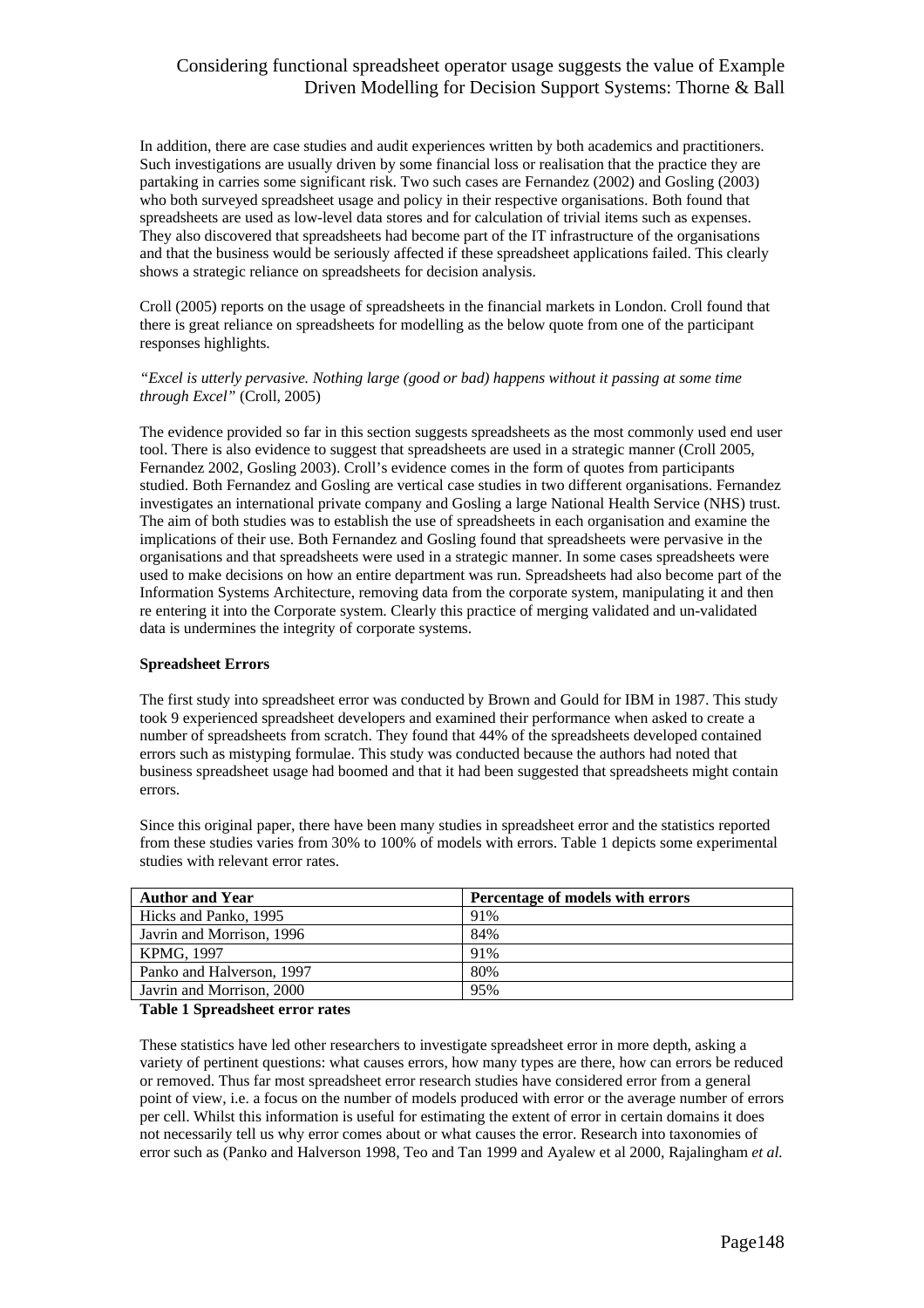2000, Rajalingham 2005) have all examined and defined error types in varying levels of detail. These error types are not specific to the actual application, rather they are generic.

#### **Limitations of current spreadsheet research**

General surveys of spreadsheet error have traditionally focused on the end user products, i.e. the studies are themed according to the final application of the technology. They are often written from a management point of view, highlighting inadequacies in policy or practice and attributing these inadequacies to poor spreadsheet quality. Typical output would be the percentage of spreadsheets used in the accounting industry together with the percent used for optimisation. Whilst this serves a purpose, it does not shed any new light on the nature of spreadsheet error or what causes spreadsheets to be so error prone. An alternative view of reporting spreadsheet error is to examine the programming structures that spreadsheets are composed of. Programming structures in spreadsheets consist of formulae constructed utilising built in vendor operators. A deeper understanding of the use of operators and the operators relationship to error would provide fresh insight into the spreadsheet error problem. Within spreadsheet software, there are a number of vendor defined classes of function, each function contains various operators that relate to the class they are a member of.

### **Functional Classes in Spreadsheet Software**

As defined by the vendor Microsoft, there are 11 classes of function offered with the standard Excel spreadsheet software. Excel is chosen since it is the most commonly used spreadsheet application according to Walchenbach (2005). Walchenbach states that Excel now accounts for 90% of the spreadsheet market, although it is difficult to determine the exact number of Excel users, in 1997 alone Microsoft shipped over 70 million copies of Excel 97.

These classes contain operators to be used in formulae expressions and are grouped according to their actual purpose. The 11 classes contain varying amounts of operators ranging from 5 to 78 operators in a class, offering a grand total 343 unique operators. The 11 class groupings are shown in table 2.

| <b>Class Name</b>     | <b>Number of operators</b> |
|-----------------------|----------------------------|
| Database              | 12                         |
| Date and Time         | 20                         |
| Financial             | 53                         |
| Engineering           | 39                         |
| Information           | 18                         |
| Logical               | 6                          |
| Look-up and Reference | 17                         |
| Math and Trigonometry | 60                         |
| Statistical           | 78                         |
| Text                  | 35                         |
| External linking      | 5                          |

### **Table 2 Excel function classes**

### **Studies of functional usage**

As previously mentioned, there have been very few documented studies of operator functionality usage. The studies that do exist offer some insight but often lack detail or are a minor aspect of a larger study. Chan and Storey (1996) surveyed 256 analysts using Lotus 123 on the functionality of spreadsheets used, see figure 1.

The survey was based upon a Likert scale (1 being never and 5 always).The participants indicated how often they use a particular class of function in their spreadsheet and that was recorded on a Likert scale. For example if they never used the Goal Seek function, this would be recorded as a 1 on the Likert scale. The main findings of this study, see figure 1, show that mathematical and statistical functions are the most frequently used and that goal seeking is the least used. However, since this study was conducted on Lotus 123 users, the functional classes are different to that of Excel. Unfortunately the vendor Lotus were unable to provide a detailed functionality listing for Lotus 1-2-3. The difference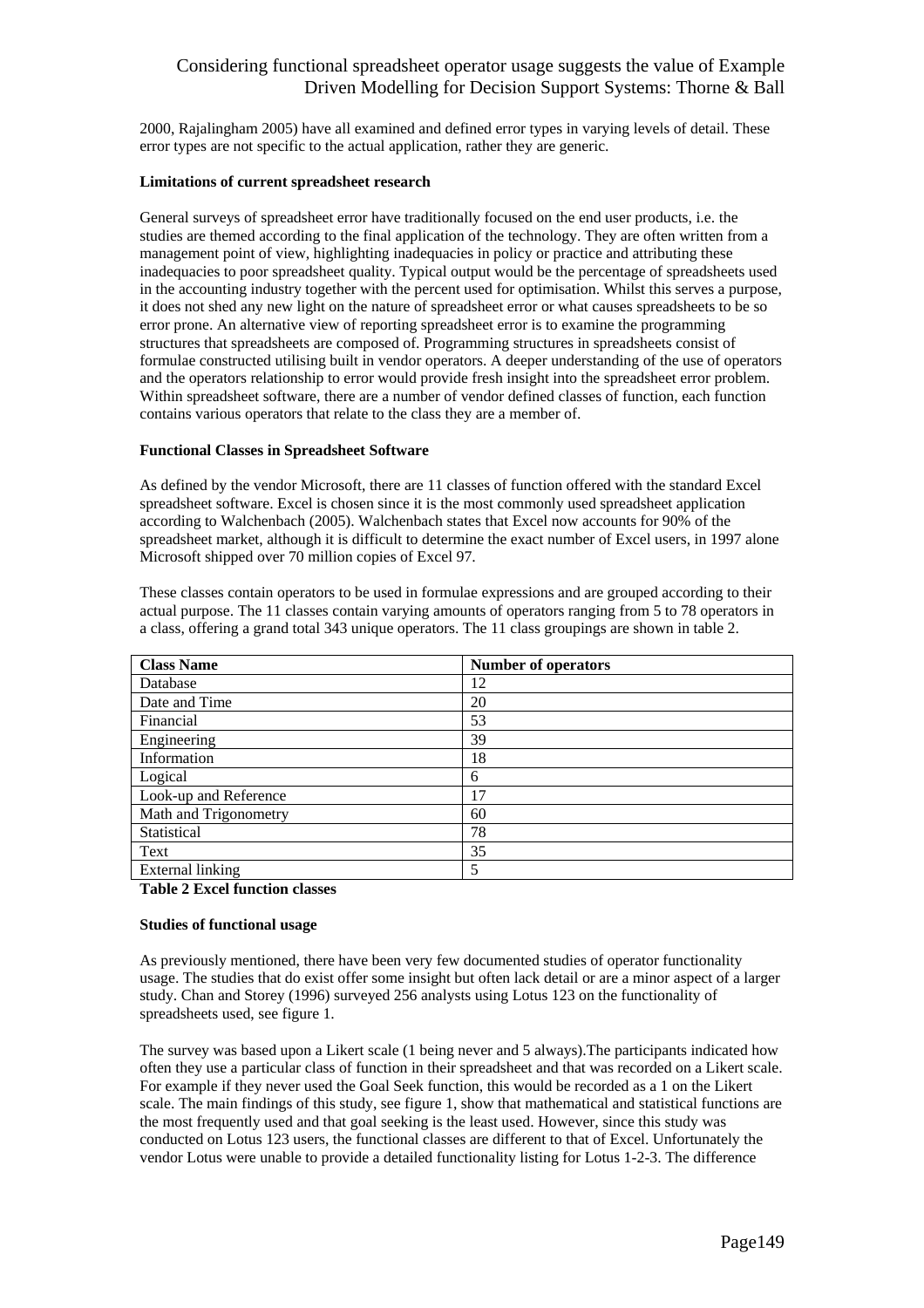between Lotus and Excel makes direct comparison difficult, e.g. some operators in Excel are not supported in Lotus 1-2-3 and vice-versa.



**Figure 1 Chan and Storey (1996) Frequency of spreadsheet operator use** 

Ballinger *et al.* (2003) presented spreadsheet functional data collected from 259 Excel workbooks used to record student marks in a University. Figure 2 shows the results of the survey, in this case the data shows how many operators of a function type were used, i.e. there were 751 logical operators in the 259 workbooks.



**Figure 2 (Ballinger** *et al.***, 2003) Frequency of spreadsheet operator use** 

The data clearly shows that logical and math functions are used more extensively than other classes. Indeed, most classes were not used in the worksheets which suggest that the sample may be biased due to the specific application.

The results of this study concur with that of Chan and Storey (1996) to some extent. Both studies identify that mathematical functions are used extensively. However, it is unclear if Chan and Storey (1996) include the Logic operators in their mathematics class.

Through Private Communication with Barry Lawson of The Tuck management school Dartmouth College in the US, further data regarding functional utilisation was obtained. The data was extracted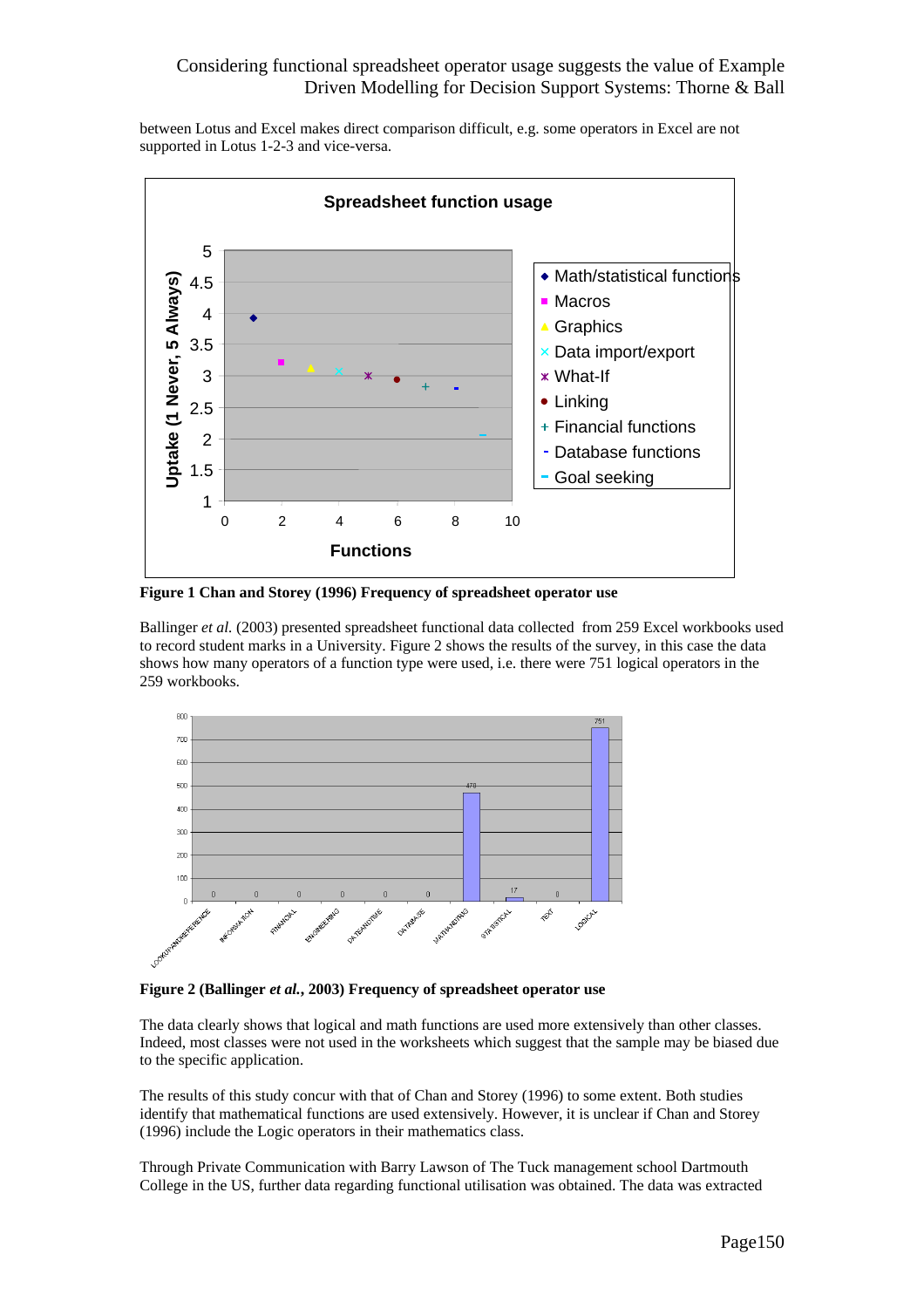from a 'base of knowledge' gathered at the college via the Spreadsheet Engineering Research Project (SERP). The data was based upon 35 randomly selected spreadsheets that were submitted by the schools alumni. The results of the study are presented in figure 3. Figure 3 suggests there is a disproportionate amount of Financial and Statistical function usage, given the other studies. One possible reason for this apparent bias is that the data was extracted from the Tuck schools alumni who had all studied financial management in some sense on predominantly MBA programmes which traditionally contain financial management aspects.

*"I would only observe that because we are a business school, one might expect that our contacts may be biased in that direction - hence perhaps a larger than random number of financial spreadsheets"* 



Barry Lawson, SERP, Tuck School of Management (2006)

**Figure 3 (SERP, 2006) Spreadsheet function use by percentage** 

The results of the data were arrived at by examining each of the 35 spreadsheets and determining what functions each spreadsheet contained. For example the Math class was used by 100% of spreadsheets in the survey, i.e. all 35 of the spreadsheets examined used one of more math functions. This does suggest some confusion in interpreting figure 3. For example if 65.7% of spreadsheets contain one example of a financial operator then we get the bar on the figure as shown. On the other hand if there are 100 examples of all 53 financial operators in 65.7% of spreadsheets then we would apparently get the same bar resulting. However, this study is more comprehensive than either of the previous studies, nevertheless it does share some commonality in the results. All three studies (SERP 2006, Ballinger 2003 and Chan and Storey 1996) identify that Math functions are used extensively in spreadsheets. Both SERP (2006) and Ballinger (2003) identify that Logical functions are used extensively. If we consider the possibility that Chan and Storey interrupt logical operators as part of the math class, this further reinforces this theory.

For further information regarding SERPs research visit http://mba.tuck.dartmouth.edu/spreadsheet/index.html

### **Conclusions of functional usage analysis**

From the data available one might hypothesise a research question: "Are the majority of functions used in spreadsheets either of the math or logical class?" Since the SERP (2006) data offers the most comprehensive data, it is the best indicator as to the proportions of function classes in spreadsheets. This data suggests that Math functions appear in near to 100% of spreadsheets and that Logic functions appear in around 80% of all spreadsheets, however this does not indicate how many of each type occur. One possibility is that modellers may prefer to build their own bespoke models via simpler operators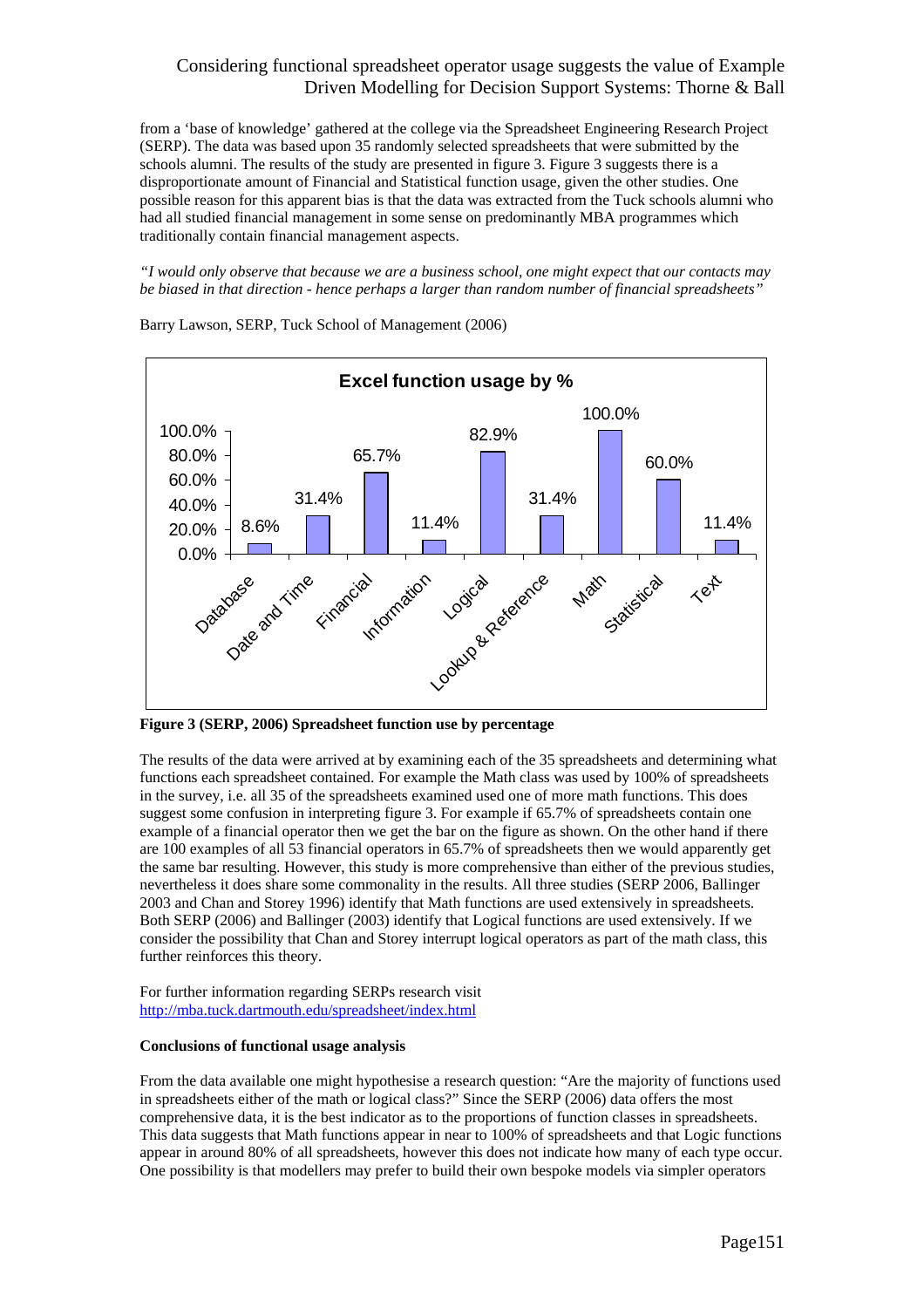rather than utilise some pre defined operator. Further, possibly a series of statements built with simpler operators may suggest an increased use of logical operator connectives.

This theory is supported by Napier (1989 and 1992) who demonstrated that not only did spreadsheet modellers use very little of the functionality in spreadsheets but were largely unaware of much of the functionality on offer. If we apply this theory to the rest of the data contained in this survey, it further supports the notion that simple spreadsheet operators are more useful than specific pre defined functions. This may explain why Ballinger *et al.* had a high number of Maths and Logic functions and no others except a minority using Statistical functions. This suggests that the spreadsheet modellers utilised simple tools to build complex models without utilising pre-defined structures.

When considering non programming error reduction methods, the significance of these findings for strategy formulation maybe substantial. Considering spreadsheets in terms of functionality may allow more accurate risk analysis which in turn could allow more effective application of controls to minimise such risks and improve quality. Indeed, further work should be conducted to crucially examine which structures within the functionality classes are the most prone to error. This data could then allow easier identification of spreadsheets that carry a higher risk since they are more error prone. This would then allow more informed decisions to be made in terms of risk management, spreadsheet use and auditing. One novel approach to reducing spreadsheet errors optimises on the use of logical operators (Thorne and Ball, 2005)

#### **A novel approach spreadsheet error management**

We have considered a novel approach to spreadsheet error management at UWIC (UK) called Example Driven Modelling (EDM). This requires the user to produce examples of attribute classifications (see below) which then deduce the function of those examples and generalises to new unseen examples. EDM uses machine learning techniques and research to date suggests this results in a more accurate spreadsheet. Machine learning, in the context of EDM, is best described as the ability to adapt and extrapolate patterns in data as defined by Russel and Norvig (2003). In particular, Neural Networks can be used in example attribute classifications of data. For example, the user provides simple examples of the problem data. This data is then fed into the learning machine and it produces an equivalent model of the problem. Thorne *et al.* (2004) discussed an experiment to test the relative levels of accuracy gained from both traditionally modelling a formulae and utilising an EDM approach, over successively more difficult problems. The results of this study found that producing the formulae with the traditional method was error prone (80% of models with error). The results of the EDM method yielded a much lower error rate (2% of models with error).

### **Example Driven Modelling**

The basic premise of Example Driven Modelling is the concept that the user provides example data of the problem they wish to solve. The example data comprises of attribute classifications for the problem they wish to model. This example data set is then used to train a Neural Network and hence generalise the problem, see Figure 4.





#### **Figure 4 Example Driven Modelling concept**

To demonstrate how this process works in practice, an example of EDM in execution will be presented. This example will extend from the construction of the data set to the performance results gained from the network after testing. The example problem is taken from an instruction book on how to implement Decision Support Systems (DSS) in Excel (Gross *et al.*, 2006). The example takes the form of a Credit Risk DSS that is entirely contained in one spreadsheet.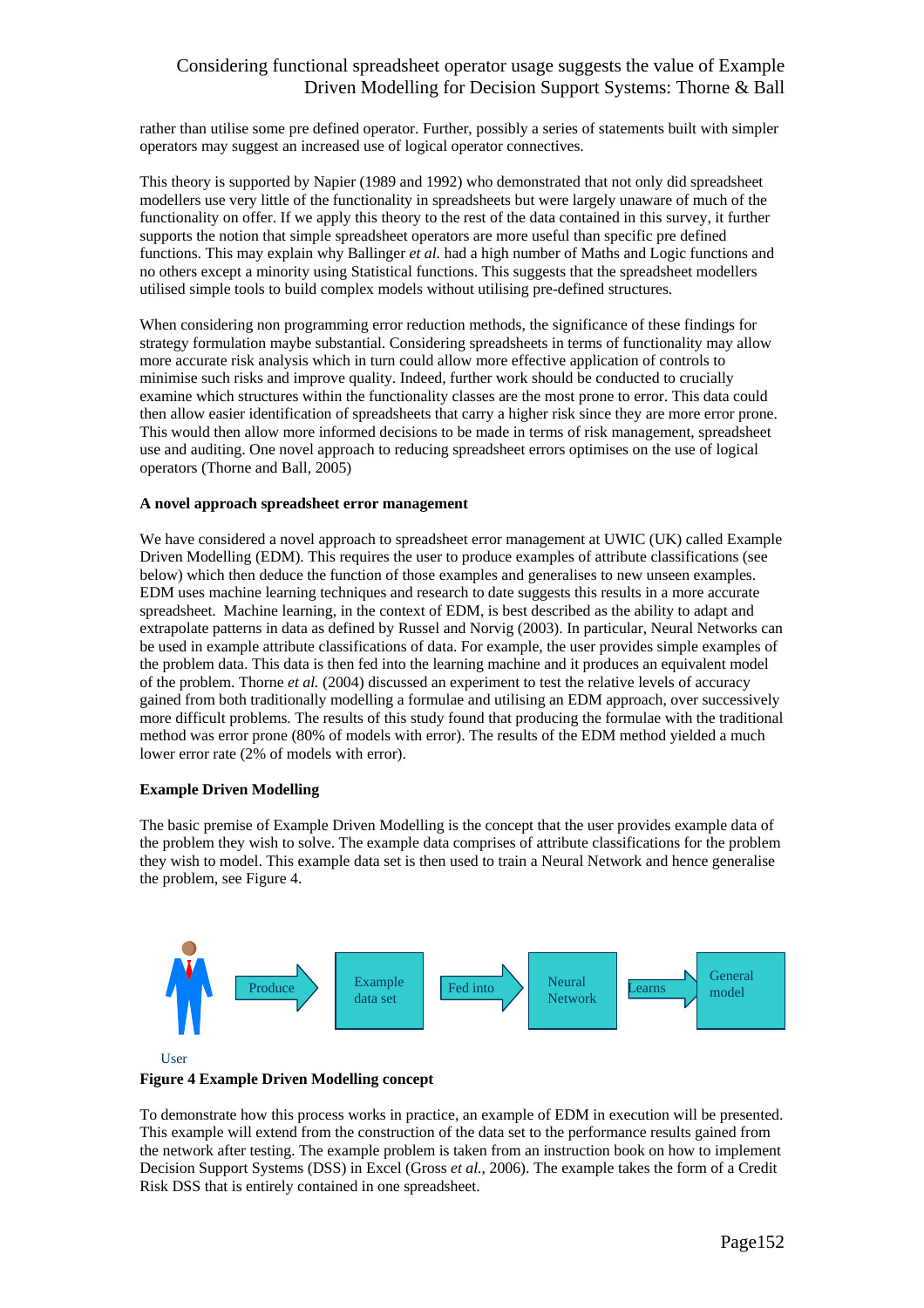### **Credit Risk Decision Support System**

This DSS is used to assess the credit worthiness of potential clients. The model classifies the applicants in to one of three possible classifications. These are: Accept; Further Enquire and Reject. These decisions are based upon equations that evaluate the classification based upon a number of variable inputs. These variable inputs are used as key identifiers as to the businesses worthiness for credit. These variables include: Current Year's sales, previous debt balances, Net worth and a number of risk class indexes.

Each classification has an associated rule that it must pass to satisfy the classification. For example, Rule 1 demands that Input 1 (Previous debt balances) is less than or equal to 10% of Input 2 (Current Year's Sales). If all of the conditions are True, the applicant passes on to the next rule for assessment. If the rule Fails, the applicant is given class 3 and classification equals reject. The rules increase in complexity for each class, they require more variables with more complex relationships to be satisfied. All of the rules and variable conditions are presented in Figure 5.



# Credit Risk Classification Flow Chart

**Figure 5 Example risk classification system, generated from Gross** *et al.* **(2006)** 

When using EDM the first task that must be completed is the generation of the example data set. This data set must cover all rules and all conditions that make up these rules. The simplest way to do this is to examine each rule in turn and consider what values satisfy or reject the rule's classification. Once the parameters of the model have been defined an example data set can be constructed around the true and false classifications of the model. The example data set appears as a set of values needed to satisfy or decline classifications in the model.

For example, if we examine Rule 3 (Classification 1) in Figure 4 it has the following conditions to be true:

*To satisfy Class 1, it is necessary that Variable 3 (Net worth) is greater than or equal to 50,000 AND Variable 4 (D&B Credit Index) is greater than or equal to 2 AND Variable 5 (D&B Paydex index) is greater than or equal to 70 AND Variable 6 (D&B Stress class index) is equal to 1.* 

Based upon that statement the user must construct attribute classifications that both satisfy and reject that rule. For example, the user could construct an example where the Net Worth value equals 66,000, satisfying the first part of the rule. They would also need an example where Net Worth fails the rule i.e. a value of below 50,000 which would reject this part of the rule and the classification as a whole. This is of course only part of the rule, there are other clauses which need to have the same treatment. The complete set would comprise of a case of example values with the appropriate classifications that would be awarded by the model.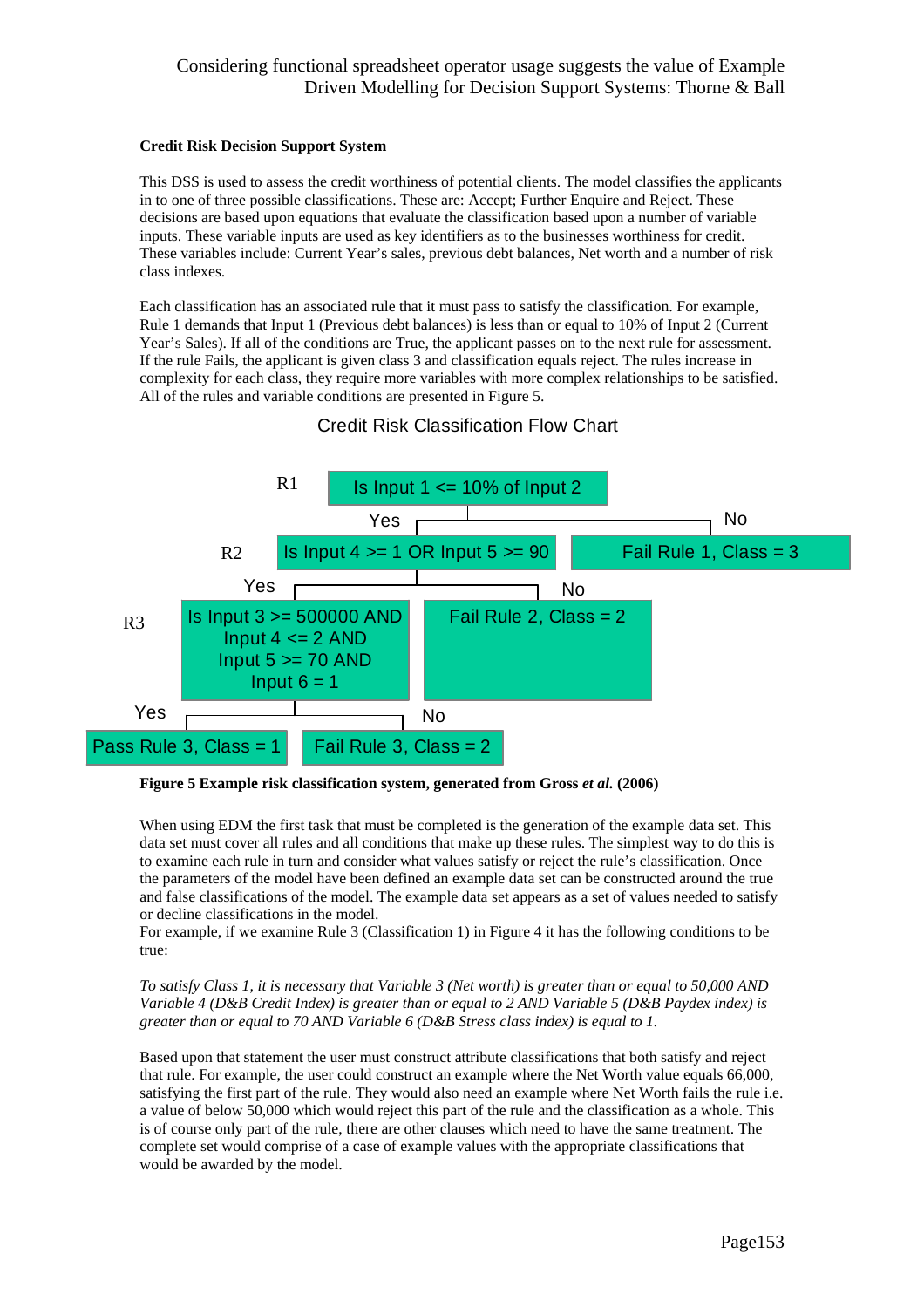Once the example data set is constructed these values are then fed into a neural network so that the network can learn the dimensions of the problem based upon the parameters provided in the data set. An excerpt from the example data set used in this problem can be seen in Table 3, see appendix.

|                            | CYS     | PDB     | NW      | D&B C          | D&B P   | D&B S          | C <sub>1</sub>                                                                                             |
|----------------------------|---------|---------|---------|----------------|---------|----------------|------------------------------------------------------------------------------------------------------------|
| Coded Var /<br>example No. | Input 1 | Input 2 | Input 3 | Input 4        | Input 5 | Input 6        | Classification                                                                                             |
|                            | 11000   | 500     | 50000   | 4              | 15      | 3              | l2                                                                                                         |
| 2                          | 10000   | 2000    | 45000   | 3              | 20      | 3              |                                                                                                            |
|                            |         |         |         |                |         |                |                                                                                                            |
| 3                          | 27000   | 1000    | 75000   | $\overline{c}$ | 70      | $\overline{c}$ | $\overline{2}$                                                                                             |
| $\overline{4}$             | 30000   | 2000    | 85000   |                | 85      | 2              | $\overline{2}$                                                                                             |
| 5                          | 45000   | 5000    | 69000   | $\overline{c}$ | 92      | $\overline{c}$ | $\overline{2}$                                                                                             |
| 6                          | 31000   | 500     | 77000   |                | 96      | 2              | $\boldsymbol{\mathsf{2}}$                                                                                  |
|                            |         |         |         |                |         |                |                                                                                                            |
| 7                          | 180000  | 2000    | 500000  | $\overline{c}$ | 79      |                | R                                                                                                          |
| 8                          | 210000  | 460     | 450000  |                | 72      |                | $\mathsf{D}% _{T}=\mathsf{D}_{T}\!\left( a,b\right) ,\ \mathsf{D}_{T}=\mathsf{D}_{T}\!\left( a,b\right) ,$ |
| 9                          | 100000  | 5000    | 505000  | 3              | 76      |                | $\overline{2}$                                                                                             |
| 10                         | 600000  | 2000    | 700000  |                | 69      |                | $\vert$ 2                                                                                                  |

**Table 3 Example Training Set**

### **Training, testing and blind sets in Neural Networks**

During training and testing there are three fundamental components that allow the user to train and test a network accurately. The training set is used by the network as the source to learn the given problem. A training set, consisting of examples of input data for which the output is known, is presented to the network. The test set consists of examples not used in training but available to the network during training for cross validation. The blind set consists of examples that are completely unseen to the network and used in part to determine overall accuracy of the network given the universe of possibilities. The universe contains all possible training, test and blind sets.

### **Results**

Once the model has learnt the problem, it outputs the Mean Squared Error (MSE) of the network (Chi squared). This value indicates how well the model has learnt the task and hence how well it will perform in testing. MSE indicates the difference between the training set and the actual output, i.e. a comparison between the network outputs and the known outputs.

Blind testing is the best absolute test, i.e. passing unseen data through the network and checking the classifications it gives on that basis. The trained network is given new examples and is assessed on how well it classifies those examples. Below in Figure 6 the results of the blind testing are displayed. In this blind test 25 unseen examples were passed through the trained network. The network values were then compared with the actual classifications that would be output given the input pattern. As can be observed, the network in this instance gave a high level of accuracy with no misclassifications. There are some values that diverge from the actual classifications but these values fall within the acceptable class value range that stop it from being misclassified.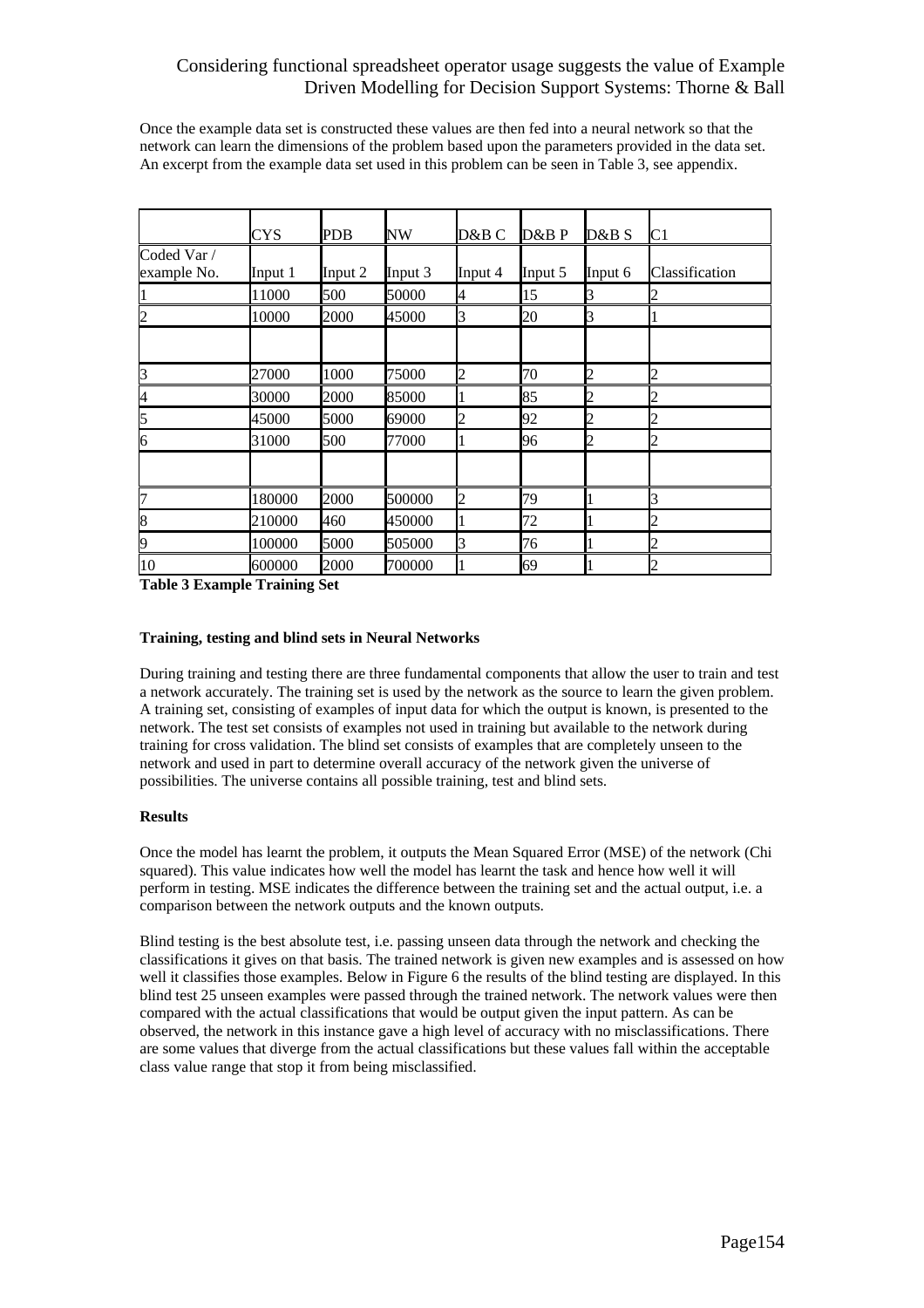

**Figure 6 Blind testing results**

### **Conclusions**

The limitations of current spreadsheet research suggest that a deeper understanding of the use of operators and the operators relationship to error would provide fresh insight into the spreadsheet error problem.

The proposed method (EDM) performs well in business problems that are based upon logic in decision making. Beyond this domain, EDMs usefulness diminishes; it really requires some sort of decision process that includes a final conclusion.

In the presented example, the accuracy of the network was more than satisfactory, judging from the blind testing results, this model is unlikely to misclassify any examples presented to it.

Research shows (Thorne *et al.,* 2004) that although the process of generating examples is a very novel approach for users, it is actually easier than creating the equivalent formulae by programming a spreadsheet.

A weakness of EDM is that the model must be understood completely for the technique to be implemented effectively. However, in compensation, generating typical examples in normally a very easy task. Further research is required but ( as presented above) EDM appears to be more reliable than conventional spreadsheet methods particularly for the spreadsheet application subset: decision support systems. Where domain knowledge is less sure the value of EDM maybe uncertain. Domain knowledge is often the Achilles heel of automated spreadsheet tools.

There may well be other challenges facing users of such a novel approach. In particular Base Error Rate (BER) could be a serious problem for users wishing to adopt this technique. The research shows that BER is most prevalent when the user is completing simple tasks in large volume. An example often quoted is copy typing, where the subject has to copy large amounts of text. This process yields a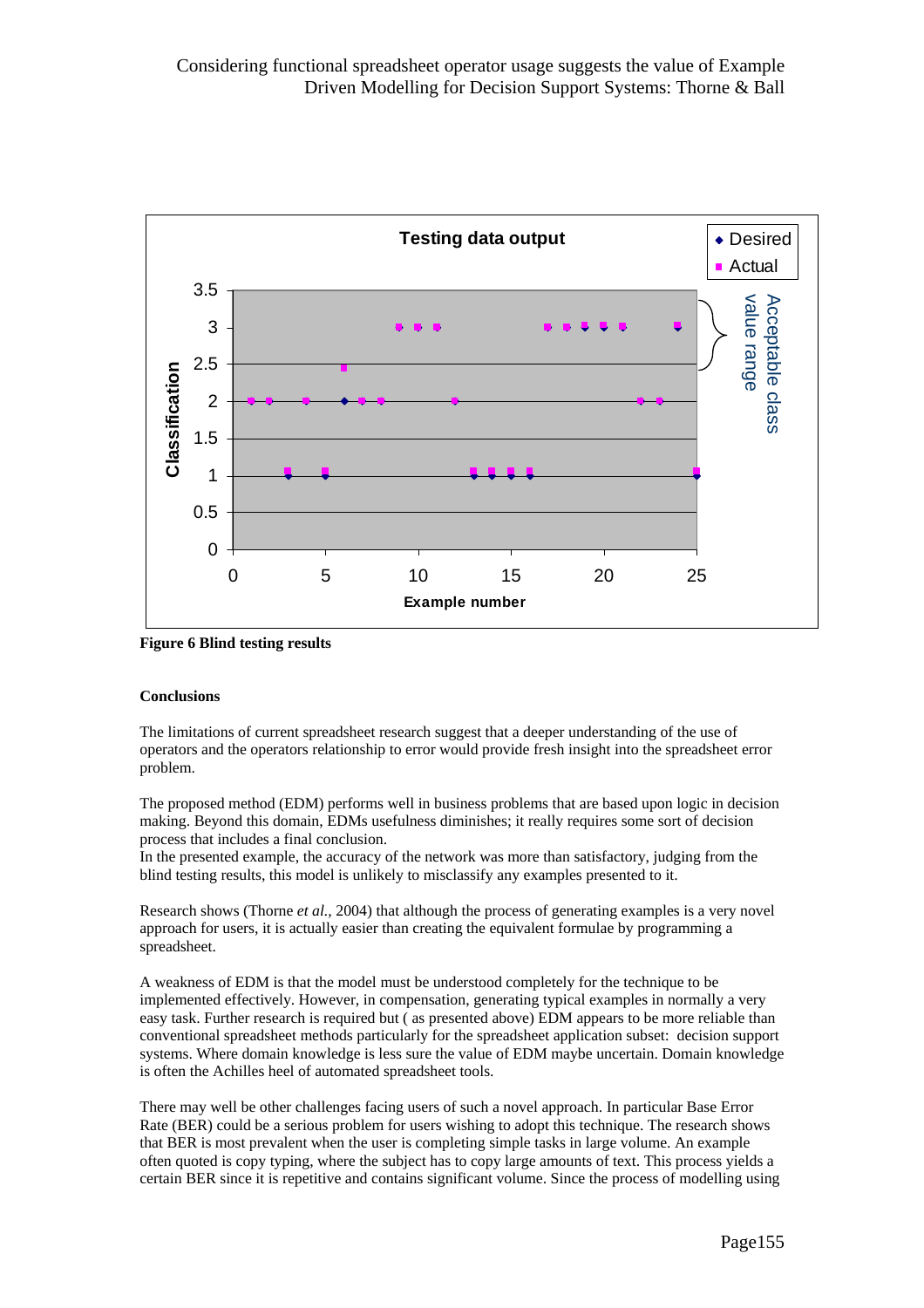EDM requires the user to create repetitive data sets based upon the rules of a problem, EDM may be at risk from a significant BER level.

This paper has demonstrated that a novel approach that has an appreciation for Human Factors can be executed successfully to replace a DSS implemented in spreadsheets.

### **APPENDIX Learning in Neural Networks**

There are a number of introductory texts on Neural Networks (NN), (Haykin 1999, Rumelhart *et al.*  1988, Principe *et al.* 1999). Briefly the procedure is as follows. A processing unit takes a number of input signals, x1,...,xn with corresponding weights w1...,wn, respectively. These values are passed through the network to give an output which is then compared to the training set provided by the user. The network then adjusts the weights in an attempt to mimic the input/output pattern of the training set. This process is repeated until the network reaches some predetermined level of accuracy. This allows the network to become more and more accurate and hence the network learns the problem. The neuron will only be fired if the threshold function  $(T)$  is satisfied and is governed by this equation:

 $X1W1 + X2W2 + ... + XnWn > T$ 

There are many different paradigms and algorithms for learning in neural networks. The most common is Backpropogation (supervised learning) since this offers the greatest generality (Haykin, 1999). The process of supervised learning follows the subsequent sequence:

- 1. A training set, consisting of examples of input data for which the output is known, is presented to the network.
- 2. The network weights are adjusted until the network produces results that are in agreement with the training set.
- 3. The network can then generalise to unseen examples in the universe

In addition to the backpropogation rule, genetic Optimisation is used in the input space for this example. GO is used in conjunction with NN to optimise the "Input space" of the problem. This has proved particularly useful when there is a limited amount of data available for training (Chang and Lippmann, 1990). The Genetic Algorithm seeks the best combination of inputs, i.e. the combination that gives the best accuracy.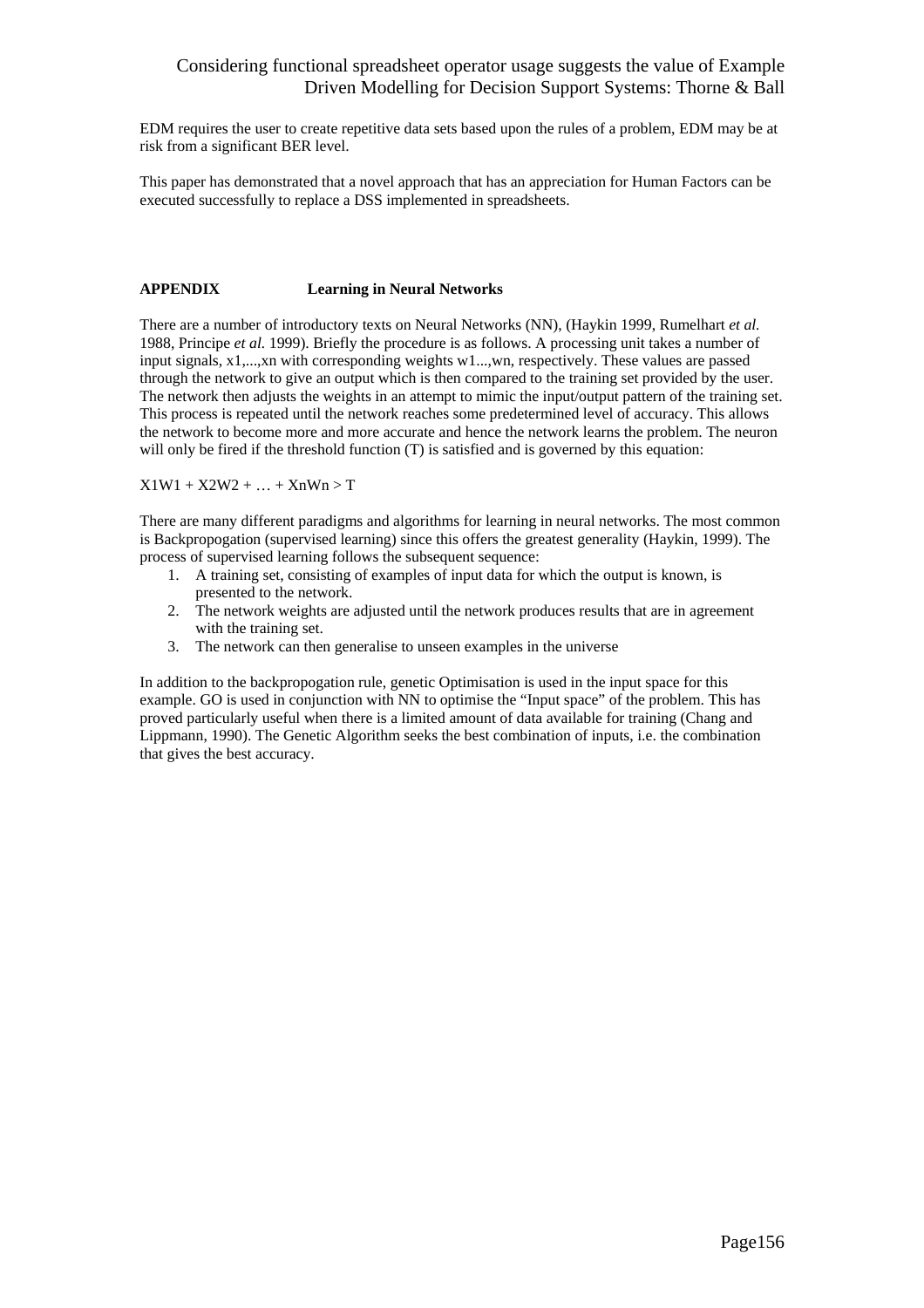#### **References**

Ayalew, Y., M. Clermont, R. Mittermeir. (2000), *'Detecting Errors in Spreadsheets'*, Proceedings of EuSpRIG Symposium, EuSpRIG 2000 Symposium, Spreadsheet Risks—the Hidden Corporate Gamble. (pp. 65-76). Greenwich, England: Greenwich University Press.

Ballinger. D ,Biddle. R ,Noble. P, (2003), *'Spreadsheet structure inspection using low level access and visualisation'*, Proceedings of the Fourth Australian user interface conference on User interfaces 2003, p.91-94, February 01, 2003, Adelaide, Australia

Brancheau. J and Wetherbe. J, (1990), *'The adoption of spreadsheet software: Testing Innovation Diffusion Theory in the context of End User Development'*, Information systems research, 1 (2), pp 115-142

Brown. P and Gould. J, (1989), *'An experimental study of people creating spreadsheets'*, ACM transactions on information systems, 5 (3), pp253-272

Chan and Storey (1996), *'The use of spreadsheets in organisations: determinates and consequences'*, Information and Management, 31, pp 119-134

Chang, E.I. and Lippmann, R. P. (1990), *'Using Genetic Algorithms to improve pattern classification performance'*, NIPS 1990, pp 797-803.

Croll. G, (2005), *'The importance and criticality of spreadsheets in the city of London'*, Proceedings of EUSPRIG 2005 – Managing spreadsheets in the light of Sarbanes-Oxley, London, UK, pp 82-94, ISBN 1-902724-16-X

Davis. B, (1987), 'Commentary on Information systems', Accounting horizons, 43

Fernandez, K. (2003), 'Investigation and Management of End User Computing Risk', Not published, MSc thesis April 2003. Available from University of Wales Institute Cardiff (UWIC) Business School

Gosling. C, (2003), 'To what extent are systems design and development techniques used in the production of non clinical corporate spreadsheets at a large NHS trust', Not published, MBA thesis May 2003, available from: University of Wales Institute Cardiff (UWIC) Business School.

Gross. D, Akaiwa. F, Nordquist. K, (2006), *'Succeeding in business with Microsoft Office: Excel 2003 a problem solving approach'*, Thompson Course Technology, Canada, ISBN 0-619-267-40-2, Page 254

Haykin. S, (1999), *'Neural Networks a comprehensive foundation'*, Prentice Hall publishers, 2nd Edition, New York, ISBN 0-13-908385-5

Hicks and Panko, (1995), 'Capital Budgeting Spreadsheet Code Inspection at NYNEX', Internet http://panko.cba.hawaii.edu/ssr/Hicks/HICKS.HTM, 12.1.05, 12.00, Available.

Janvrin. D and Morrison. J, (1996), 'Factors Influencing Risks and Outcomes in End-User Development' Proceedings of the Twenty-Ninth Hawaii International Conference on Systems Sciences, Vol. II, Hawaii, IEEE Computer Society Press, pp. 346-355.

Janvrin. D and Morrison. J, (2000), 'Using a structured design approach to reduce risks in End User Spreadsheet development', Information & management, 37, pp 1-12

Jenne. S, (1996), *Audits of End User Computing'*, Internal Auditor, 53 (6), pp 30-35

KPMG, (1997), 'Supporting the Decision Maker - A Guide to the Value of Business Modeling' press release, July 30, 1997.

http://www.kpmg.co.uk/uk/services/manage/press/970605a.html, Unavailable